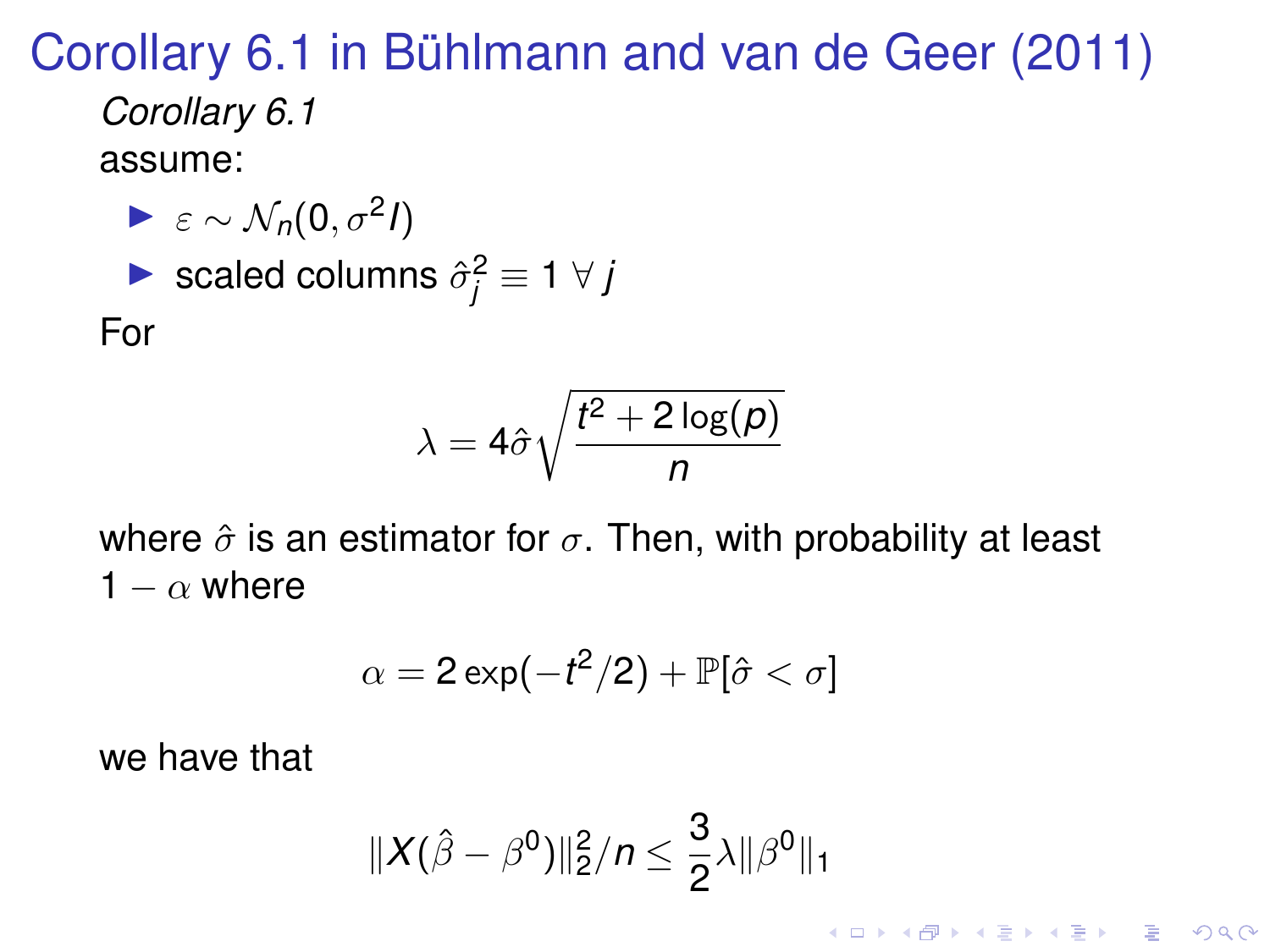## **Implications**

Corollary 6.1 implies:

$$
||X(\hat{\beta}-\beta^{0})||_{2}^{2}/n=O_{P}(\underbrace{\lambda}_{\asymp\sqrt{\log(p)/n}}||\beta^{0}||_{1})=O_{P}(\sqrt{\log(p)/n}||\beta^{0}||_{1})
$$

even for very sparse case with  $\|\beta^0\|_1 = O(1)$ : slow convergence rate of order  $O_P(\sqrt{\log(p)/n})$ 

benchmark: OLS orcale on the variables from  $\mathcal{S}_0 = \{ j ; \ \beta_j^0 \neq 0 \}$ 

$$
\|X(\hat{\beta}_{OLS - oracle} - \beta^0)\|_2^2/n = O_P(s_0/n), \ s_0 = |S_0|
$$

we will later derive for the Lasso, under additional assumptions on *X*: fast convergence rate

$$
||X(\hat{\beta}-\beta^0)||_2^2/n=O_P(\log(p)\frac{s_0}{n})
$$

for slow rate: no assumptions on *X* (could have perfectly correlated columns)KID KA KERKER E VOOR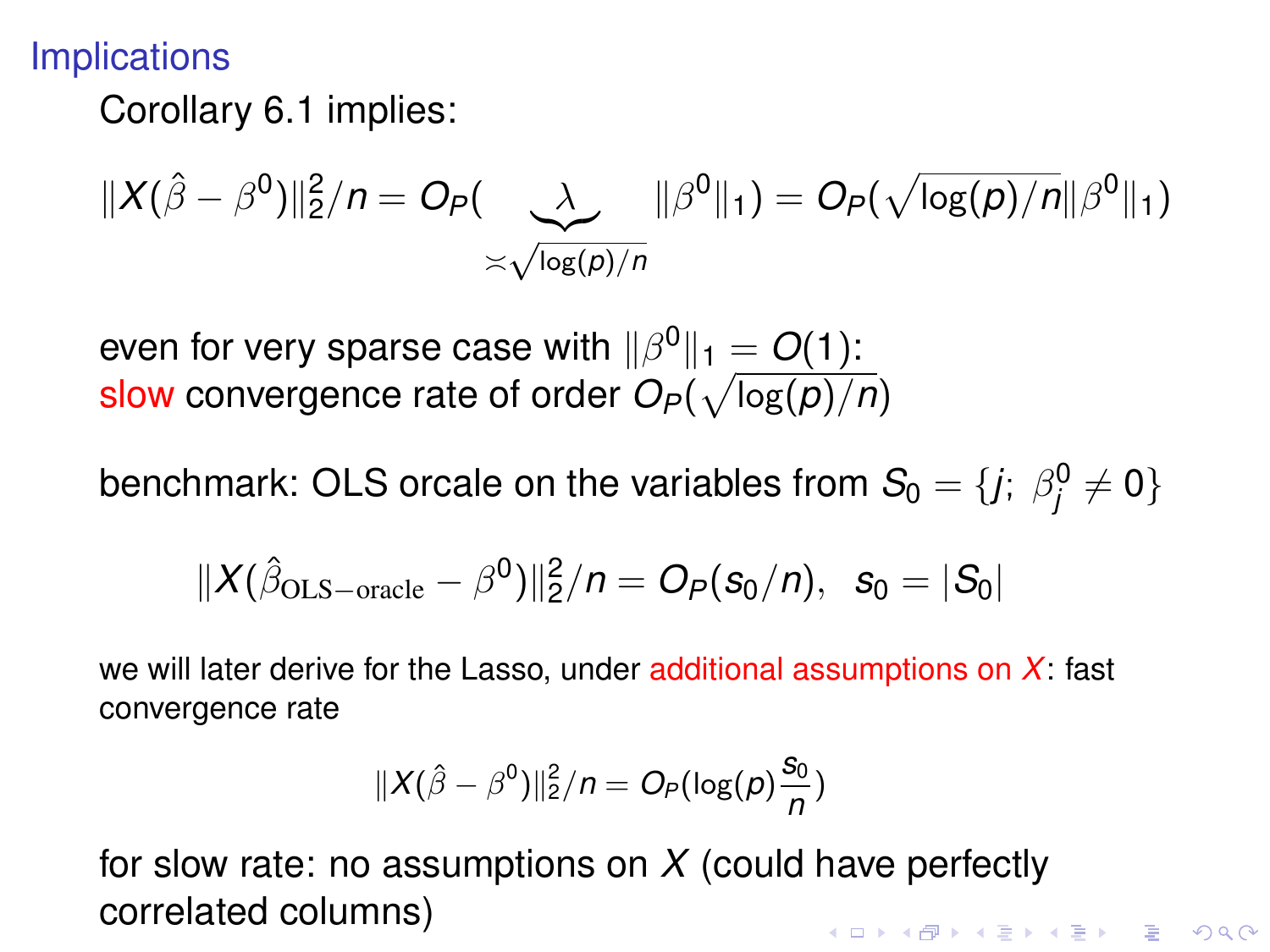## **Extensions**

the proof technique decouples into a deterministic and probablistic part (the set  $\mathcal{T}$ )

the deterministic part remains the same for other probabilistic structures (other analysis for  $\mathbb{P}[\mathcal{T}]$ ) such as:

- $\blacktriangleright$  heteroscedastic errors with  $\mathbb{E}[\varepsilon_i] = 0$ ,  $\text{Var}(\varepsilon_i) = \sigma_i^2 \not\equiv \text{ const.}$
- $\triangleright$  dependent observations  $\rightsquigarrow$  for fixed design, dependent errors
- $\triangleright$  non-Gaussian errors sub-Gaussian distribution second moments plus bounded *X*: see Example 14.3 in Bühlmann and van de Geer (2011)
- **If** random design: assume that  $\varepsilon$  is independent of X  $\rightsquigarrow$  condition on X: invoke the results for fixed design and integrate out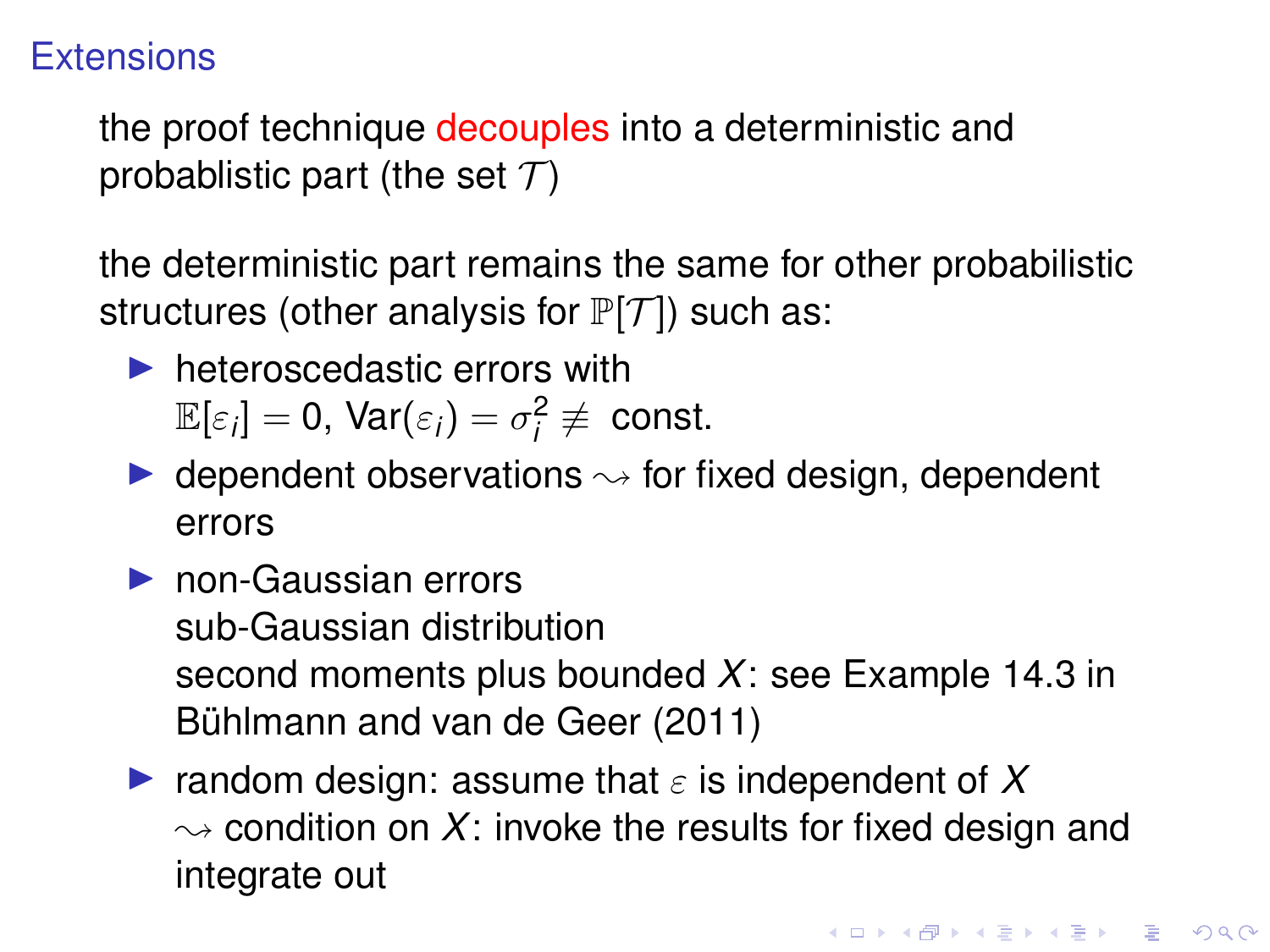## heteroscedastic errors

 $\varepsilon \sim \mathcal{N}_n(0,D)$ , where  $D = \text{diag}(\sigma_1^2,\ldots,\sigma_n^2)$ assume that:  $\sigma_i^2 \leq \sigma_j^2$ some pos. const.  $\alpha$ 

Then, Coroallry 6.1 remains true with  $\sigma^2$  as above

Proof:

exactly as before but exploiting that  $\mathit{V}_j \sim \mathcal{N}(0,\tau_j^2)$  with  $\tau_j \leq 1$ and using that  $\mathbb{P}[|V_j| > c] \le \mathbb{P}[| \bigcup |Z| \big] > c]$  $\sim$   $|\widetilde{\mathcal{N}(0,1)}|$ 

**KORK ERKER ADAM ADA** 

Exercise: work out the details.